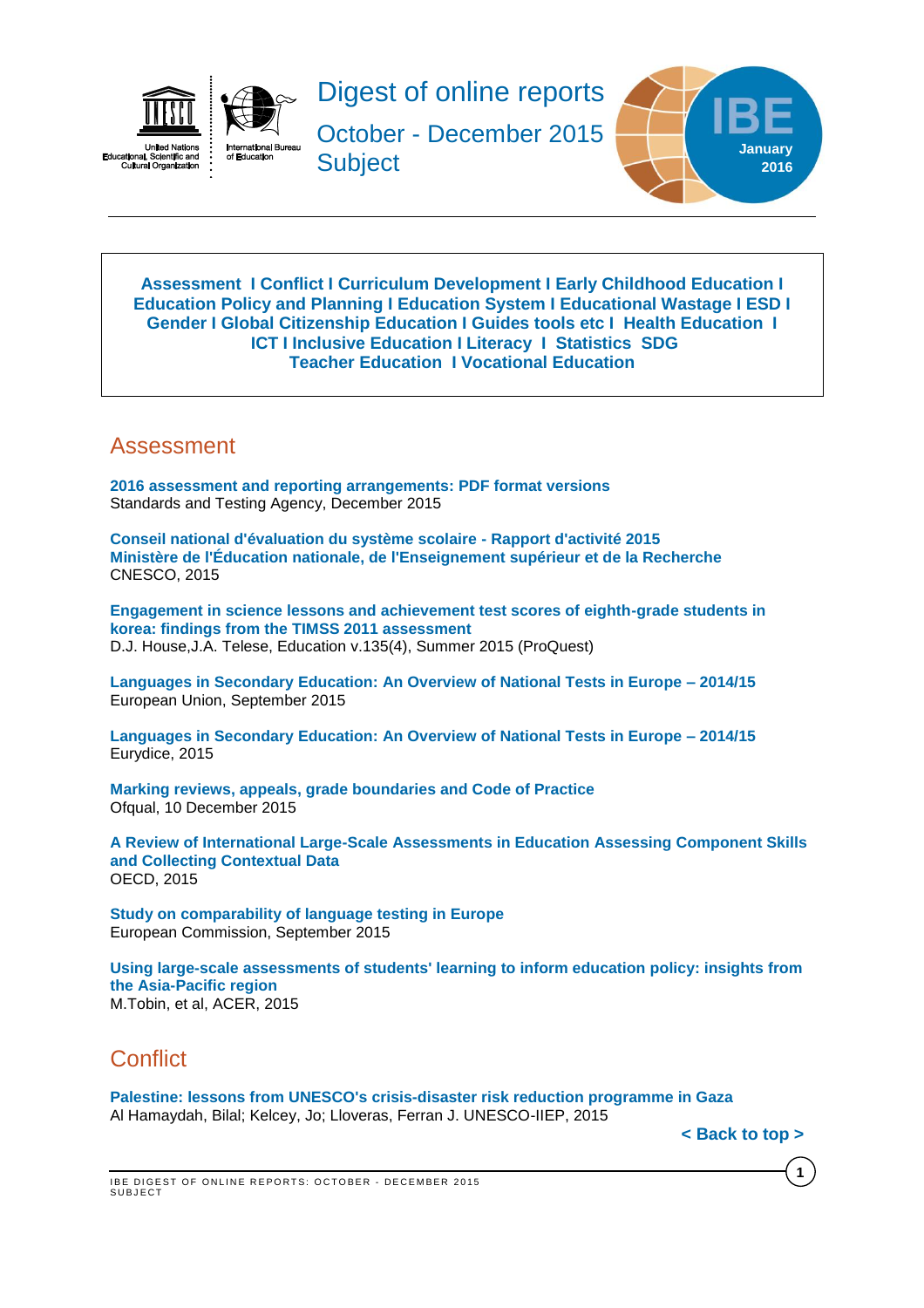**[Promoting a culture of peace and non-violence in Africa through education for peace and](http://unesdoc.unesco.org/images/0023/002346/234682e.pdf)  [conflict prevention, phase 1: mapping, final report](http://unesdoc.unesco.org/images/0023/002346/234682e.pdf)** IBE, UNESCO, IIEP, 2015

### <span id="page-1-0"></span>Curriculum Development

**[Curriculum development and review for democratic citizenship and human rights education](http://unesdoc.unesco.org/images/0023/002343/234386e.pdf)** F. Tibbetts, UNESCO, 2015

**[Curriculum development in fragile states to encourage peace and reduction of conflict](http://www.gsdrc.org/wp-content/uploads/2015/12/HDQ1313.pdf)** Ruth Naylor, GSDRC, University of Birmingham, 2015

**[The Hidden Value of Curriculum Reform: Do States and Districts Receive the Most](https://cdn.americanprogress.org/wp-content/uploads/2015/10/06111518/CurriculumMatters-report.pdf)  [Bang for Their Curriculum Buck?](https://cdn.americanprogress.org/wp-content/uploads/2015/10/06111518/CurriculumMatters-report.pdf)** U. Boser et al. Center for American Progress, 2015

**[The language dimension in all subjects: A Handbook for curriculum development and teacher](http://www.coe.int/t/dg4/linguistic/Source/Handbook-Scol_final_EN.pdf)  [training](http://www.coe.int/t/dg4/linguistic/Source/Handbook-Scol_final_EN.pdf)** Council of Europe, 2015 **[French](http://www.coe.int/t/dg4/linguistic/Source/Handbook-Scol_final_FR.pdf)**

**[Nepal: lessons from integrating peace, human rights, and civic education into social studies](http://unesdoc.unesco.org/images/0023/002347/234790e.pdf)  [curricula and textbooks](http://unesdoc.unesco.org/images/0023/002347/234790e.pdf)** Melinda Smith, UNESCO-IIEP, 2015

Series: Safety, resilience, and social cohesion: a guide for curriculum developers. Booklets **[No 1: Overview: curriculum enhancement to promote safety, resilience, and social cohesion](http://unesdoc.unesco.org/images/0023/002348/234808e.pdf)** Batton, Jennifer; Alama, Amapola; Sinclair, Margaret; Bethke, Lynne; Bernard, Jean, UNESCO-IIEP, 2015

**[No 2: Getting started: how do we organize the process?](http://unesdoc.unesco.org/images/0023/002348/234812e.pdf)**

**[No 3: Key content: what are the desired learning outcomes?](http://unesdoc.unesco.org/images/0023/002348/234814e.pdf)**

**[No 4: Curriculum review: where are we now and where do we want to go?](http://unesdoc.unesco.org/images/0023/002348/234815e.pdf)**

**[No 5: Curriculum approach: how will we get there?](http://unesdoc.unesco.org/images/0023/002348/234816e.pdf)**

**[No 6:Textbooks and other education materials: what key messages do we want to convey and](http://unesdoc.unesco.org/images/0023/002348/234817e.pdf)  [how?](http://unesdoc.unesco.org/images/0023/002348/234817e.pdf)**

**No 7: [Teacher development: how will we support and train teachers?](http://unesdoc.unesco.org/images/0023/002348/234818e.pdf)**

**[No 8: Assessment, and monitoring and evaluation: how will we know what students have](http://unesdoc.unesco.org/images/0023/002348/234819e.pdf)  [learned?](http://unesdoc.unesco.org/images/0023/002348/234819e.pdf)**

Safety, resilience and social cohesion: a guide for education sector planners. Booklets **[No 1: Overview: incorporating safety, resilience, and social cohesion in education sector](http://unesdoc.unesco.org/images/0023/002347/234792e.pdf)  [planning](http://unesdoc.unesco.org/images/0023/002347/234792e.pdf)**

Bethke, Lynne; Bird, Lyndsay; Sigsgaard, Morten; MacEwen, Leonora, UNESCO-IIEP, 2015

**[No 2: Analysis: where are we now?](http://unesdoc.unesco.org/images/0023/002347/234793e.pdf)**

**[No 3: Policy: where do we want to go?](http://unesdoc.unesco.org/images/0023/002347/234795e.pdf)**

**[No 4: Programming: how do we get there?](http://unesdoc.unesco.org/images/0023/002347/234796e.pdf)**

**[No 5: Cost and financing: how much will it cost and who will pay?](http://unesdoc.unesco.org/images/0023/002347/234798e.pdf)**

**[No 6: Monitoring and evaluation: how will we know what we have done?](http://unesdoc.unesco.org/images/0023/002348/234805e.pdf)**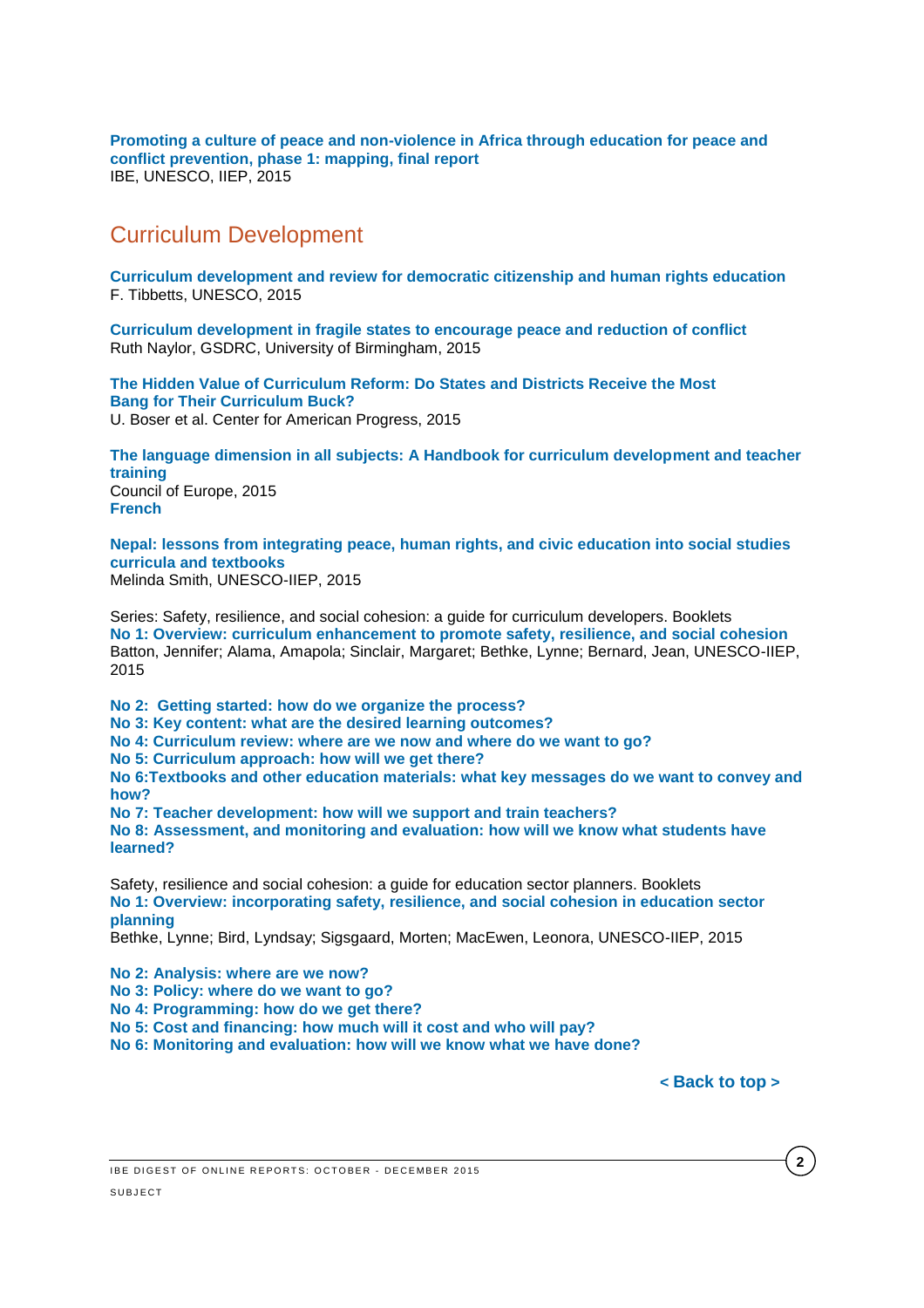**[Student Learning Assessment and the Curriculum: Issues and Implications for Policy, Design](http://www.ibe.unesco.org/inprogress-reflections/IPR1-Muskin-AssessmentCurriculum_eng.pdf)  [and Implementation](http://www.ibe.unesco.org/inprogress-reflections/IPR1-Muskin-AssessmentCurriculum_eng.pdf)** Joshua A. Muskin, UNESCO-IBE, October 2015 **[Spanish](http://www.ibe.unesco.org/inprogress-reflections/IPR1-Muskin-AssessmentCurriculum_spa.pdf)**

## <span id="page-2-0"></span>Early Childhood Education

**[Petite enfance, grands défis IV : Le suivi de la qualité dans les services d'éducation et d'accueil](http://www.oecd-ilibrary.org/education/petite-enfance-grands-defis-iv_9789264246171-fr;jsessionid=2s1oenthije7i.x-oecd-live-03)  [des jeunes enfants](http://www.oecd-ilibrary.org/education/petite-enfance-grands-defis-iv_9789264246171-fr;jsessionid=2s1oenthije7i.x-oecd-live-03)** OECD, octobre 2015 **[English](http://www.oecd-ilibrary.org/education/starting-strong-iv_9789264233515-en)**

**[A Review of the literature: early childhood care and education \(ECCE\) personnel in low-](http://unesdoc.unesco.org/images/0023/002349/234988e.pdf) and [middle-income countries](http://unesdoc.unesco.org/images/0023/002349/234988e.pdf)** UNESCO, 2015

**[A Review of international and national surveys relevant to early childhood care and education](http://unesdoc.unesco.org/images/0024/002430/243095e.pdf)  [provision and the teaching workforce](http://unesdoc.unesco.org/images/0024/002430/243095e.pdf)** UNESCO, 2015

## <span id="page-2-1"></span>Education Policy and Planning

**[Educational access, equity, and development: planning to make rights realities](http://unesdoc.unesco.org/images/0023/002350/235003e.pdf)** K.M. Lewin, UNESCO-IIEP, 2015

**[Mejorar los aprendizajes en la educación obligatoria: políticas y actores](http://unesdoc.unesco.org/images/0023/002349/234977s.pdf)** UNESCO-IIPE, Sede Regional, 2015

**[Transforming teaching and learning in Asia and the Pacific: case studies from seven countries](http://unesdoc.unesco.org/images/0023/002329/232909e.pdf)** UNESCO Office Bangkok, 2015

# <span id="page-2-2"></span>Education System

**[Adaptation des systèmes d'information à la gouvernance du premier degré et au pilotage des](http://www.ladocumentationfrancaise.fr/var/storage/rapports-publics/154000752.pdf)  [écoles](http://www.ladocumentationfrancaise.fr/var/storage/rapports-publics/154000752.pdf)**

J-M Quenet et al. Ministère de l'Éducation nationale, de l'Enseignement supérieur et de la Recherche, 2015

**[Arab Knowledge Index 2015](http://www.knowledge4all.com/uploads/files/AKI2015/PDFEn/AKI2015_Full_En.pdf)** Al Maktoum Foundation & UNDP/RBAS, December 2015

**[Bilan et perspectives relatifs à la classe de troisième préparatoire aux formations](http://www.ladocumentationfrancaise.fr/var/storage/rapports-publics/154000823.pdf)  [professionnelles](http://www.ladocumentationfrancaise.fr/var/storage/rapports-publics/154000823.pdf)** Dominique Taraud, Inspection générale de l'Éducation nationale, 2015

**[Education for all 2000-2015: achievements and remaining challenges in Nepal;](http://unesdoc.unesco.org/images/0024/002428/242888m.pdf) a brief summary**  UNESCO Office Kathmandu, 2015

**[Panorama de la Educación: Indicadores](http://www.oecd.org/mexico/Education-at-a-glance-2015-Mexico-in-Spanish.pdf) de la OCDE** OCDE (Mexico), 2015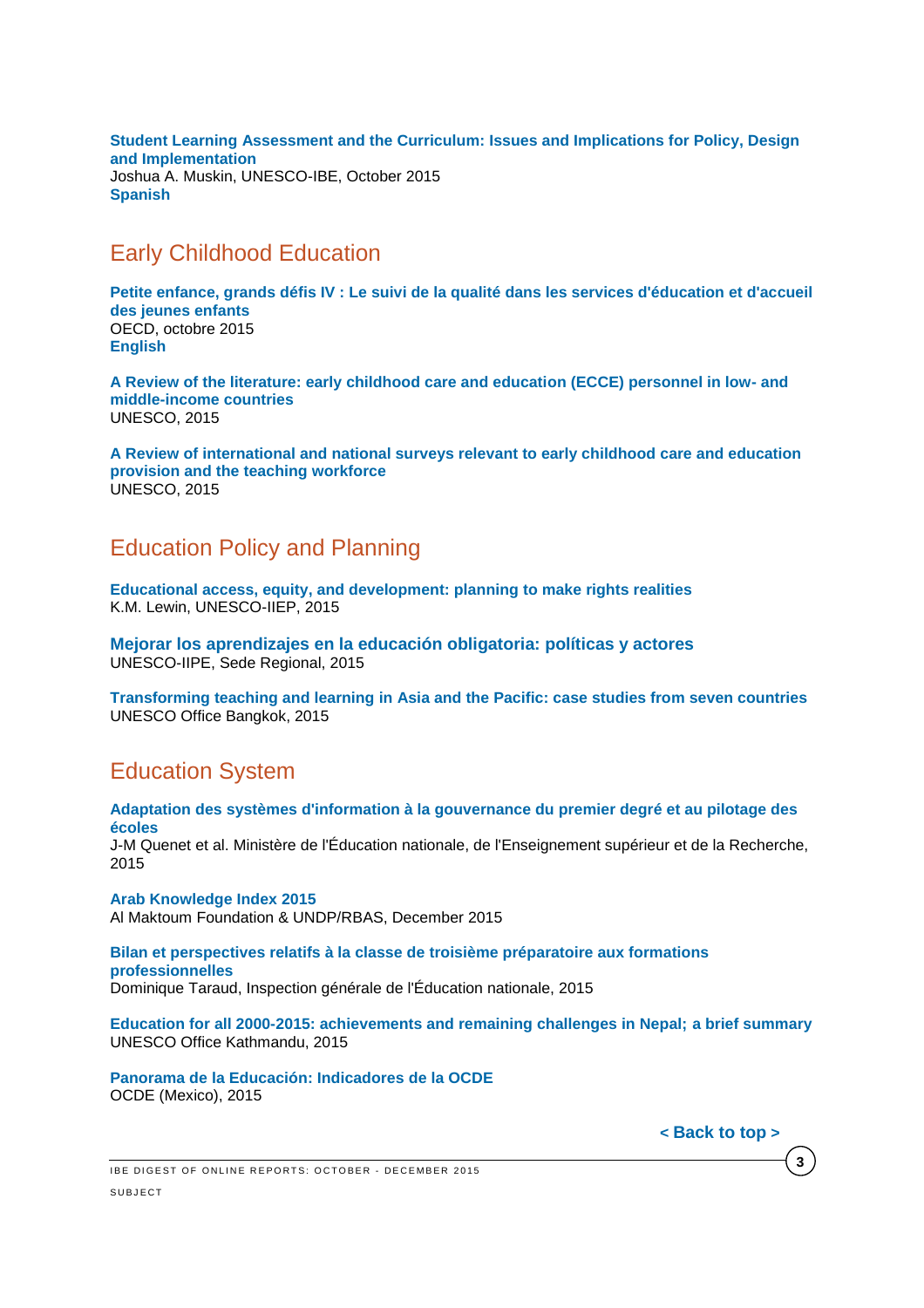**[Panorama de la Educación: Indicadores de la OCDE](http://www.oecd.org/spain/Education-at-a-glance-2015-Spain-in-Spanish.pdf)** OCDE (Spain), 2015

**[Status, trends and challenges of Education for All in South Asia \(2000-2015\): a summary report](http://unesdoc.unesco.org/images/0023/002349/234967e.pdf)** UNESCO Office in New Delhi, 2015

**[The Structure of the European Education Systems 2015/16: Schematic Diagrams](https://webgate.ec.europa.eu/fpfis/mwikis/eurydice/index.php/Publications:The_Structure_of_the_European_Education_Systems_2015/16:_Schematic_Diagrams)** Eurydice, November 2015

### <span id="page-3-0"></span>Educational Wastage

**[Le coût du lycée](http://www.ladocumentationfrancaise.fr/var/storage/rapports-publics/154000683.pdf)** Cour des comptes, septembre 2015

**[Pricing the right to education: the cost of reaching new targets by 2030](http://unesdoc.unesco.org/images/0023/002321/232197e.pdf)** Education for all global monitoring report: policy paper 18, 2015 **[Chinese](http://unesdoc.unesco.org/images/0023/002321/232197c.pdf) [French](http://unesdoc.unesco.org/images/0023/002321/232197f.pdf) [Spanish](http://unesdoc.unesco.org/images/0023/002321/232197s.pdf)**

### <span id="page-3-1"></span>Gender

**[Educate All Girls and Boys in South Asia](http://www.unicef.org/education/files/EducateAllGirlsandBoys-UNICEF_ROSA.pdf)** UNICEF, 2015

**[Gender and EFA 2000-2015: Achievements and challenges](http://unesdoc.unesco.org/images/0023/002348/234809E.pdf?new)** UNESCO, 2015

**[Gender and Sexuality in English Language Education: Focus on Poland](http://www.teachingenglish.org.uk/sites/teacheng/files/F119%20Gender%20and%20Sexuality_FINAL%20web%20v3.pdf)** Łukasz Pakuła, Joanna Pawelczyk & Jane Sunderland, British Council, October 2015

**[School-related gender-based violence is preventing the achievement of quality education for](http://unesdoc.unesco.org/images/0023/002321/232107e.pdf)  [all](http://unesdoc.unesco.org/images/0023/002321/232107e.pdf)** Education for all global monitoring report: policy paper 17, UNESCO, 2015 **[French](http://unesdoc.unesco.org/images/0023/002321/232107f.pdf) [Spanish](http://unesdoc.unesco.org/images/0023/002321/232107s.pdf)**

## <span id="page-3-2"></span>Global Citizenship Education

**[Language and social cohesion in the developing world](http://www.teachingenglish.org.uk/sites/teacheng/files/language%20and%20social%20cohesion.pdf)** Hywel Coleman, British Council & GIZ Sri Lanka, December 2015

**[Mission sur l'expérimentation du parcours individuel d'information, d'orientation et de](http://www.ladocumentationfrancaise.fr/var/storage/rapports-publics/154000750.pdf)  [découverte du monde économique et professionnel \(PIIODMEP\)](http://www.ladocumentationfrancaise.fr/var/storage/rapports-publics/154000750.pdf)** A. Tobaty et al. Ministère de l'Éducation nationale, de l'Enseignement supérieur et de la Recherche, 2015

## <span id="page-3-3"></span>Guides, tools, etc

**[Accelerating student achievement: a resource for schools](http://www.ero.govt.nz/National-Reports/Accelerating-student-achievement-a-resource-for-schools-December-2015)** Education Review Office, December 2015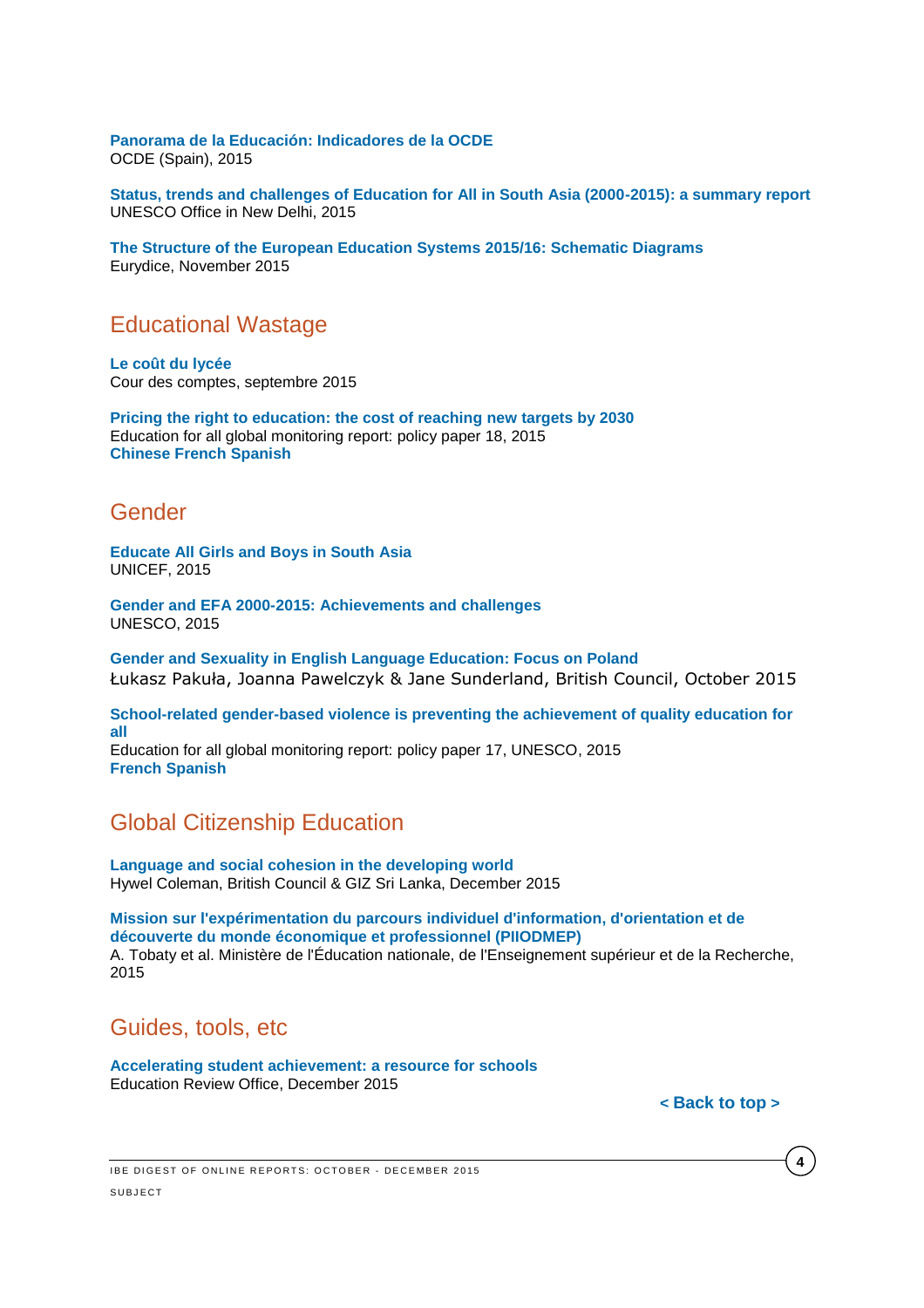# <span id="page-4-0"></span>ICT

**[La grande Ecole du Numérique, une utopie réaliste](http://www.ladocumentationfrancaise.fr/var/storage/rapports-publics/154000659.pdf)** S. Distinguin et al. Ministère de l'Économie, des Finances et de l'Industrie et al. septembre 2015

**[ICT competency standards for teachers in Tanzania](http://unesdoc.unesco.org/images/0023/002348/234822e.pdf)** UNESCO, Ministry of Education and Vocational Training, 2015

#### **[L'intérêt pour les sciences et la technologie à l'École](http://www.crijest.org/sites/crijest.org/files/Hasni-Potvin-Rapport-CRIJEST-2015-VF.pdf)**

Abdelkrim Hasni, Patrice Potvin, Chaire de recherche sur l'intérêt des jeunes à l'égard des sciences et de la technologie, octobre 2015

**[La Lectura en la era móvil: un estudio sobre la lectura móvil en los países en desarrollo](http://unesdoc.unesco.org/images/0023/002338/233828s.pdf)** West, Mark; Chew Han Ei, UNESCO, 2015

**[L'utilisation pédagogique des dotations en numérique \(équipements et ressources\) dans les](http://www.ladocumentationfrancaise.fr/var/storage/rapports-publics/154000834.pdf)  [écoles](http://www.ladocumentationfrancaise.fr/var/storage/rapports-publics/154000834.pdf)** Jean-Pierre Delaubier, Inspection générale de l'Éducation nationale, 2015

### <span id="page-4-1"></span>Inclusive Education

**[Background to Success: Differences in A-level entries by ethnicity, neighbourhood and gender](http://www.suttontrust.com/wp-content/uploads/2015/11/Background-to-Success-Final.pdf)** University of Oxford, November 2015

**[Immigrant Students at School. Easing the journey towards integration](http://www.oecd-ilibrary.org/docserver/download/9115111e.pdf?expires=1450345229&id=id&accname=ocid195767&checksum=E178CBEB45DCFEBA0637470AEC2D7DC3)** OCDE, 17 December 2015

**[School Composition and the Black-White Achievement Gap](http://nces.ed.gov/pubsearch/pubsinfo.asp?pubid=2015018)** National Center for Education Statistics, September 2015

## <span id="page-4-2"></span>**Literacy**

**[The Impact of Ebooks on the Reading Motivation and Reading Skills of Children and Young](http://www.literacytrust.org.uk/assets/0002/9076/The_Impact_of_Ebooks_final_report.pdf)  [People](http://www.literacytrust.org.uk/assets/0002/9076/The_Impact_of_Ebooks_final_report.pdf)** Irene Picton & Christina Clark, National Literacy Trust, 9 December 2015

### <span id="page-4-3"></span>**Statistics**

**[The Annual Report of Her Majesty's Chief Inspector of Education, Children's Services and](https://www.gov.uk/government/uploads/system/uploads/attachment_data/file/480959/Ofsted_annual_report_education_and_skills.pdf)  [Skills 2014/15](https://www.gov.uk/government/uploads/system/uploads/attachment_data/file/480959/Ofsted_annual_report_education_and_skills.pdf)** Ofsted, 1 December 2015

**[Comparative Indicators of Education in the United States and Other G-20 Countries: 2015](http://nces.ed.gov/pubs2016/2016100.pdf)** Maria Stephens Laura K. Warren Ariana L. Harner American Institutes for Research, NCES, 31 December 2015

**[Education at a Glance](http://www.oecd-ilibrary.org/education/education-at-a-glance-2015_eag-2015-en) 2015** OECD, 24 November 2015 **[French](http://www.oecd-ilibrary.org/education/regards-sur-l-education-2015_eag-2015-fr)**

**< [Back](#page-0-2) to top >**

**5**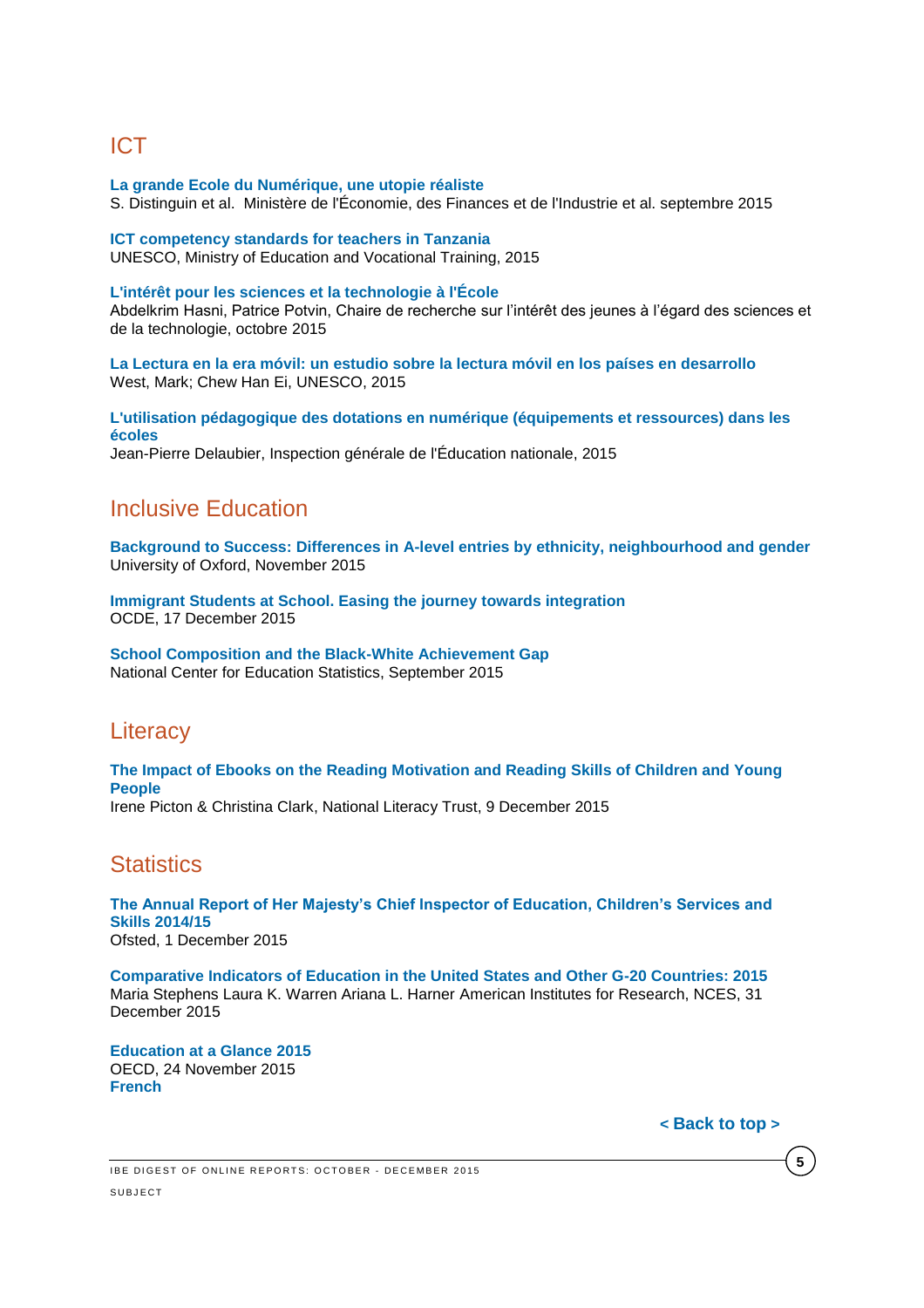#### **[Education and Training Monitor 2015](http://ec.europa.eu/education/library/publications/monitor15_en.pdf)**

Publications Office of the European Union, 2015

**[Guide opérationnel CITE 2011: directives pour la classification des programmes éducatifs](http://unesdoc.unesco.org/images/0024/002429/242957f.pdf)  [nationaux et des certifications correspondantes](http://unesdoc.unesco.org/images/0024/002429/242957f.pdf)** UIS; OECD, 2015

**[The Impact of Teacher Demographic Representation on Student Attendance and Suspensions](http://ftp.iza.org/dp9554.pdf)** Stephen B. Holt & Seth Gershenson, IZA, December 2015

#### Sustainable Development Goals

**[Sustainable development goal for education cannot advance without more teachers](http://unesdoc.unesco.org/images/0023/002347/234710e.pdf)** UIS fact sheet no.33, October 2015 **[French](http://unesdoc.unesco.org/images/0023/002347/234710f.pdf)**

**[Sustainable development begins with education: how education can contribute to the](http://unesdoc.unesco.org/images/0023/002305/230508e.pdf)  [proposed post-2015 goals](http://unesdoc.unesco.org/images/0023/002305/230508e.pdf)** UNESCO, 2015 **[Arabic](http://unesdoc.unesco.org/images/0023/002305/230508a.pdf) [Chinese](http://unesdoc.unesco.org/images/0023/002305/230508c.pdf) [French](http://unesdoc.unesco.org/images/0023/002305/230508f.pdf) [Spanish](http://unesdoc.unesco.org/images/0023/002305/230508s.pdf)**

## <span id="page-5-0"></span>Teacher Education

**[2015 State Teacher Policy Yearbook. National Summary](http://www.nctq.org/dmsView/2015_State_Teacher_Policy_Yearbook_National_Summary_NCTQ_Report)** NCTQ State Policy, December 2015

#### **[Bilan qualitatif des emplois d'avenir professeur](http://www.ladocumentationfrancaise.fr/var/storage/rapports-publics/154000751.pdf)**

A. Galicher et al. Ministère de l'Éducation nationale, de l'Enseignement supérieur et de la Recherche, 2015

**[La formation en cours de carrière des enseignants et des chefs d'établissement de](http://orbi.ulg.ac.be/bitstream/2268/169117/2/La_formation_et_le_developpement_professionnel_des_enseignants.pdf)  [l'enseignement obligatoire : Mise en perspective européenne de la situation de la Fédération](http://orbi.ulg.ac.be/bitstream/2268/169117/2/La_formation_et_le_developpement_professionnel_des_enseignants.pdf)  [Wallonie –](http://orbi.ulg.ac.be/bitstream/2268/169117/2/La_formation_et_le_developpement_professionnel_des_enseignants.pdf) Bruxelles**

Blondin Christian & Chenu Florent, Ministère de la Fédération Wallonie-Bruxelles, 2015

**Public School [Teacher Autonomy in the Classroom Across School Years 2003–04, 2007–08,](http://nces.ed.gov/pubs2015/2015089.pdf)  [and 2011–12](http://nces.ed.gov/pubs2015/2015089.pdf)** IES National Center for Education Statistics, December 2015

**[Rapport du comité national de suivi du dispositif « Plus de maîtres que de classes »](http://www.ladocumentationfrancaise.fr/var/storage/rapports-publics/154000708.pdf)** Ministère de l'Éducation nationale, de l'Enseignement supérieur et de la Recherche, septembre 2015

**[The Right to education and the teaching profession: overview of the measures supporting the](http://unesdoc.unesco.org/images/0023/002348/234820e.pdf)  [rights, status and working conditions of the teaching profession reported on by Member States](http://unesdoc.unesco.org/images/0023/002348/234820e.pdf)** UNESCO, 2015

**[Teachers in Asia Pacific: status and rights](http://unesdoc.unesco.org/images/0023/002347/234756e.pdf)** UNESCO Bangkok, 2015

**[Teacher policy development guide: summary](http://unesdoc.unesco.org/images/0023/002352/235272e.pdf)** UNESCO, 2015